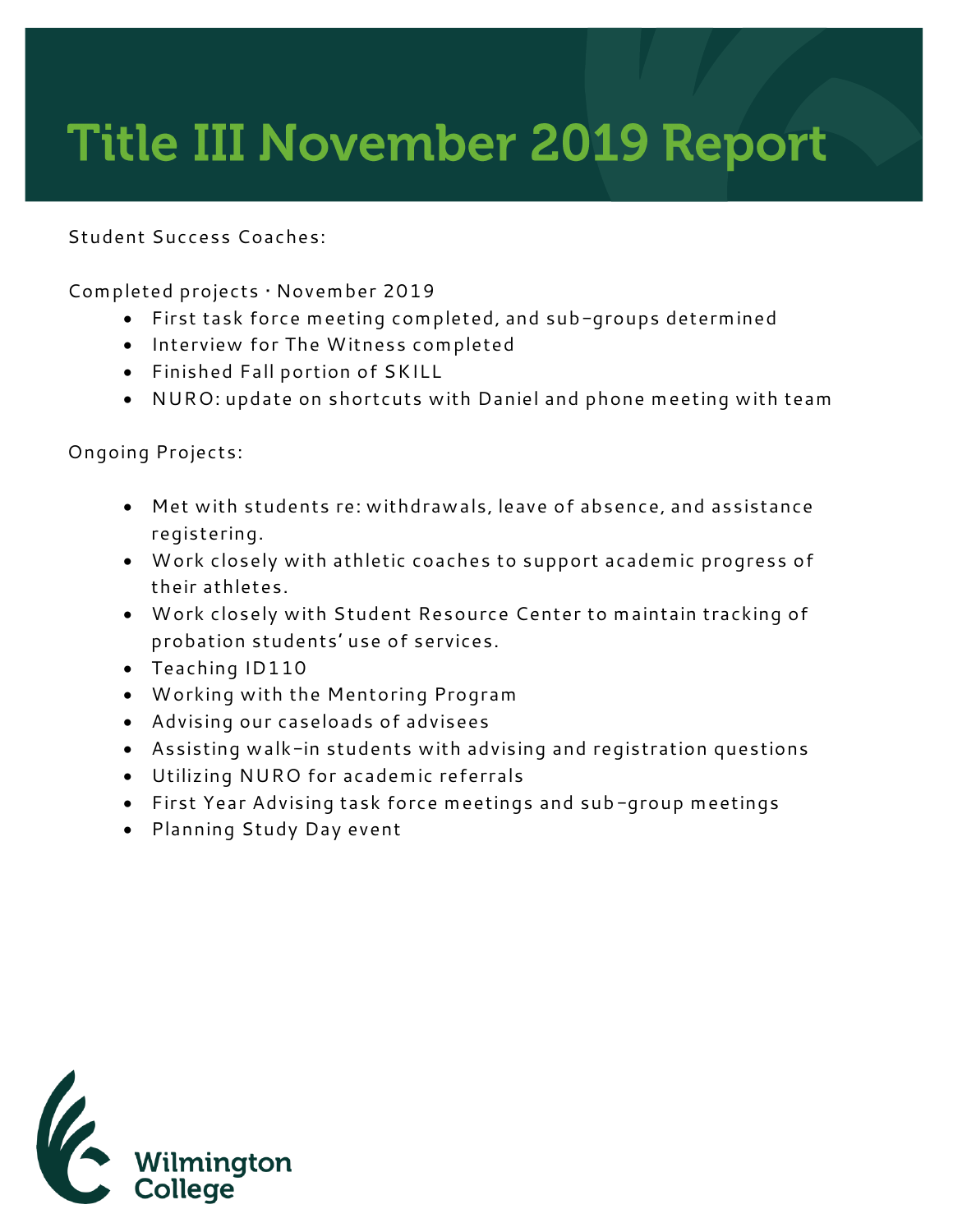**Below is the record of contact for the method and reason for contact from SSCs.** 

| Method of Contact          | #   |
|----------------------------|-----|
| Email                      | 91  |
| In Person                  | 102 |
| <b>Contact with Parent</b> | Ω   |
| Phone Call                 | 1   |
| Text Message               | 0   |
| <b>Reason for Contact</b>  |     |
| Academic Advising          | 80  |
| Academic Progress Report   | O   |
| Academic Referral          | 53  |
| Coaching Session           | 17  |
| Group Presentation         | Ω   |
| Mass Outreach              | O   |
| Other                      | 33  |
| Probation                  | 1   |
| WD/LOA                     | 18  |
| Duplicated                 | 64  |
| Unduplicated               | 131 |
|                            |     |

**Mental Health:**  Completed Programs –September 2019 Completed Programs -November 2019

• Taco Bout it Meeting (15 Students)

Ongoing Programs

- Facilitation and management of SKILL
- Working with athletic coaches to support academic progress of their athletes
- Informal group on campus once a month ("Lets Taco 'Bout it")